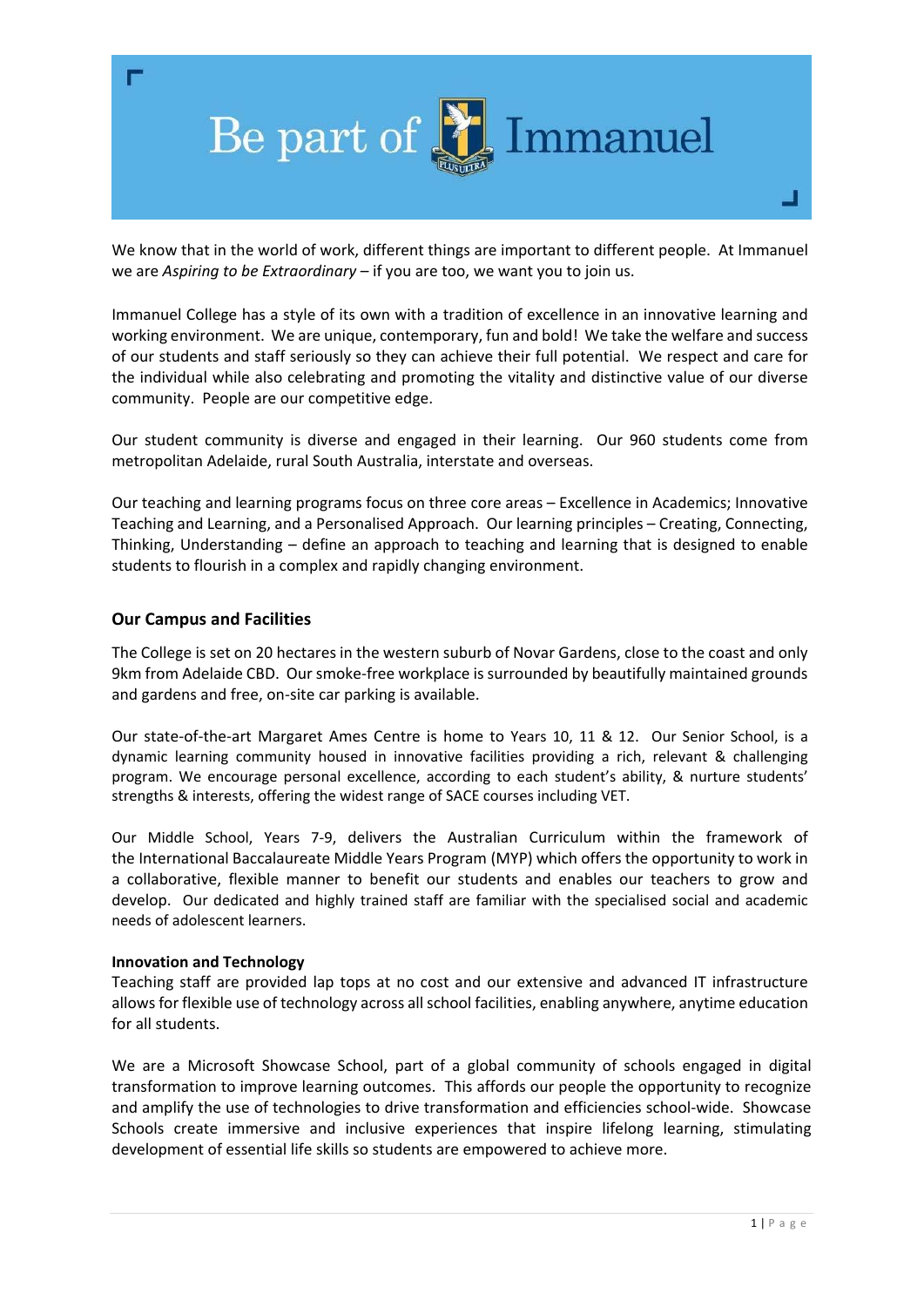## **Professional Development Opportunities**

Our commitment to life‐long learning extends beyond instilling this value in our students. Our people are actively encouraged to continue to develop the highest professional skills and are supported to reach their full potential. There are options to grow in both academic and leadership paths.

Opportunities exist for intrastate, interstate and overseas conference participation as well as on‐site learning and development programs. Financial assistance is available to pursue appropriate postgraduate studies.

## **Employment Benefits and Conditions**

As well as having lower student‐teacher ratios than other sectors, there are a number of reasons why you will want to work in and be part of the Immanuel community.

The College operates under an industrial agreement which covers all Lutheran Schools in South Australia. We offer all the provisions of this instrument including excellent remuneration, additional opportunities to salary sacrifice, superannuation of choice and access to financial planning, salary packaging and superannuation advice. Our leave arrangements, include 17.5% loading on annual leave and paid maternity and paternity leave.

We are committed to a flexible and family friendly workplace. Our family-friendly practices include job share and part time employment where possible.

Permanent staff are provided generous discount on academic tuition fees for their children attending the College.

We have an on-site Health Centre and provide free flu vaccinations annually. Staff have access to massage therapists and Chaplaincy services. The School chapel is available for personal reflection and worship. Staff have free access to our Sports Centre and heavily discounted rates for use of the swimming centre.

The College library is available for personal use as well as providing an extensive range of professional resources.

Staff get involved in co-curricular activities and student wellbeing, and have opportunities to participate in student overseas trips, adventure camps, sport, arts and music programs.

Immanuel's community is very much focused on service and support for others which provides volunteering and service opportunities for our people.

Our Employee Assistance Program (EAP) is available to all employees and their immediate family members. Our program provides up to six free confidential counselling sessions for each staff member and each family member; access to advice for staff in leadership roles and access to 24/7 on-call support for urgent situations.

Freshly prepared morning tea is provided each day and our on‐site café – Wings Café – is open to purchase barista‐made coffee, teas, smoothies and a range of cakes and savoury snacks.

We're quite a social bunch here at Immanuel College and staff are welcome, and encouraged, to participate in that! Our Staff Social Club provides opportunity to enjoy the company of colleagues in a more relaxed setting on a regular basis.